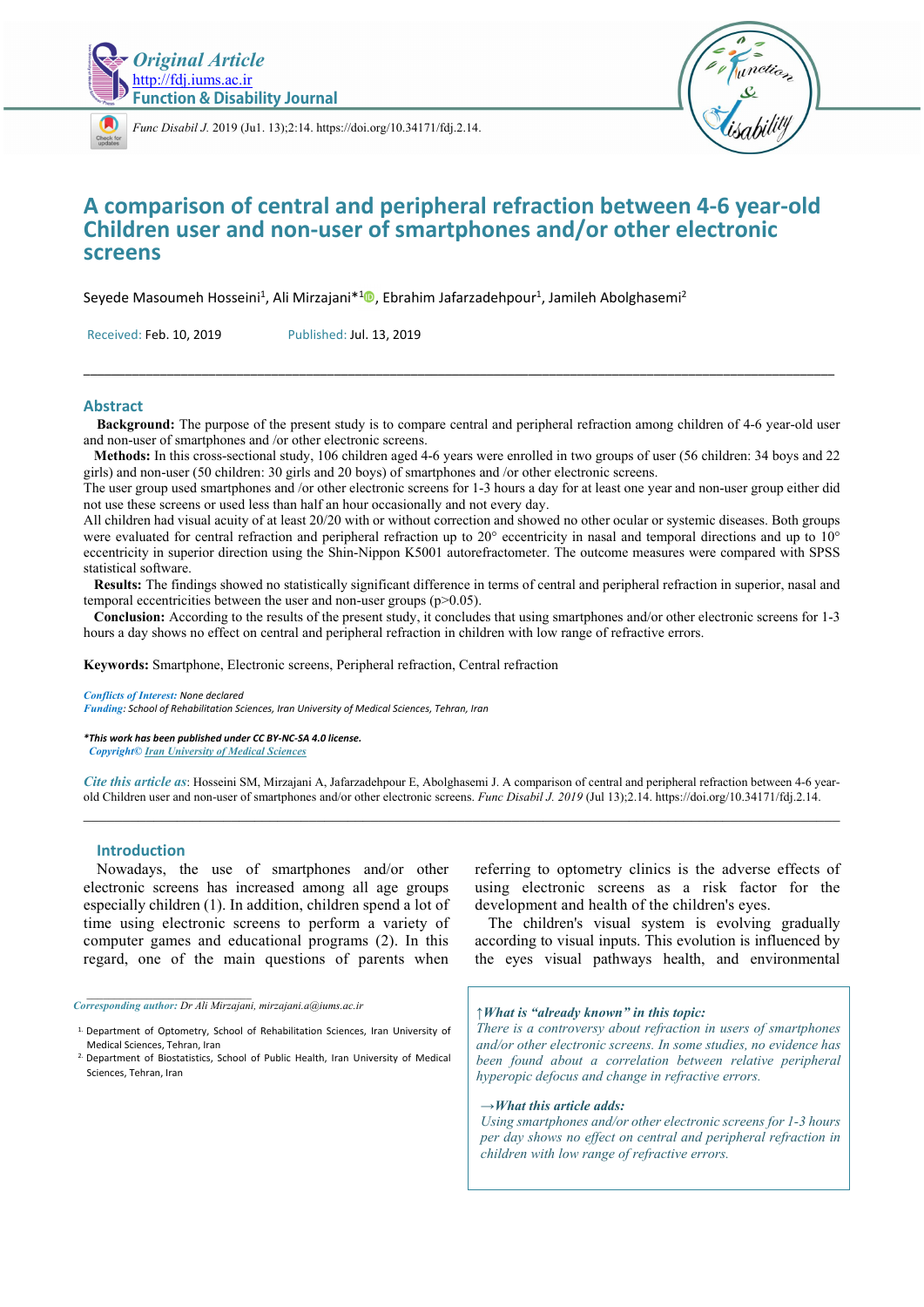### conditions (3).

Previous studies (4-5) have shown that the screen's distance (usually smartphones or tablets) from the children's eyes is lower than that of adults, so the children need more convergence and accommodation efforts to use such screens. This excessive convergence and accommodation in some conditions can cause symptoms such as increased blinking, headache, transient diplopia, and dizziness (6). In many studies, the prolonged near work and accommodative performance in this condition are considered as one of the primary environmental risk factors in the development and progression of transient myopia, which can sometimes be permanent and sustained by increasing the axial length of the eye (7-9). However, in some studies, it has been pointed out that prolonged near work has a slight effect on refractive error changes, which can be prevented by interruptions during near work (10).

Another issue that has been reported in relation to near work and the onset and progression of refractive errors, especially myopia is relative peripheral hyperopic defocus during near work so that visual signals from the peripheral retina can have a significant impact on emmetropization at the fovea and possibly the genesis of common refractive errors, especially myopia (3,11,12).

In contrast, in some studies, no evidence has been found about a correlation between relative peripheral hyperopic defocus and change in refractive errors (13-15).

Among previous studies, there was no study on the relationship between peripheral refraction of children and using smartphones and/or other electronic screens. In addition, there is little and contradictory information about the details of the permanent effects of using these screens on the children's eyes.

Therefore, the purpose of this study is to compare the central and peripheral refraction between the children users and non-users of smartphones and/or other electronic screens to provide background information on differences in the central and peripheral refraction between the two groups.

#### **Methods**

In this study, children between the ages of four and six were selected by available non-randomized sampling based on the inclusive criteria from some kindergartens. The study was approved by the Ethics Committee of the Iran University of Medical Sciences, Tehran, Iran and followed the tenets of the Declaration of Helsinki. Written informed consent was obtained from at least one parent of the subjects after they received an explanation of the nature of the study.

All subjects underwent a detailed ophthalmic examination, including Slit lamp biomicroscope (Nidek model, Gamagori, Japan) and direct ophthalmoscope (Heine Beta200, Herrsching, Germany) to evaluate the anterior and posterior segments of the eye.

Subjects with best-corrected visual acuity of less than 20/20, media opacity, evidence or history of any ocular diseases, any history of ocular surgery, manifest deviation (tropia), amblyopia and abnormal eye movement including nystagmus, were excluded from the study.

The refraction was done without using cycloplegic agents as suggested in previous reports (16) to find the natural amounts of astigmatism and what the subjects encounter with natural pupil size in everyday life. The spherical equivalent (SE) values were used for comparing refraction between two groups. SE of -0.50 to +0.50 D with visual acuity 20/20 was considered as emmetropic subject as some previous studies applied (15-17).

 In addition, since subjects in this study had normal vision with or without correction and selected with no pathological and functional disorders, thus hyperopic subjects were with SE of  $+0.50$  to  $+2.25$  D and myopic subjects with SE of -0.50 to -1.50 D.

 These children were divided into two groups according to the duration of using smartphones and/or other electronic screens as a near work (Such as types of tablet or laptop ....) which parents were asked about. The first group consisted of 56 children (with mean age of 5.57±0.16 years) who used smartphones and /or other electronic screens for 1-3 hours per day for at least one year and the second group consisted of 50 children (with a mean age of  $5.30\pm0.10$  years) who either did not use these screens or used less than half an hour occasionally and not every day.

First, the uncorrected visual acuity was measured with a Snellen E chart (LED visual chart projector, LC-13, MEDIZ Inc. City, Korea) at a distance of 6 meters. Then, the noncycloplegic central and peripheral refraction measurements of the refractive errors and its type were determined by the NVision-K 5001 autorefractor (Shin-Nippon, Tokyo, Japan) whose reliability was confirmed by a previous study (18). These measurements were performed at the fovea and up to 20° eccentricity in the horizontal (nasal and temporal) and up to  $10^{\circ}$  eccentricity in the vertical (just superior) meridian according to the environmental targets designed for these measurements. In this way, small LED lamps were placed at a distance of two meters from the apex of the cornea as fixed targets that were illuminated individually. Measurements were repeated five times for reliability, and the average was considered.

Intraclass Correlation Coefficient (ICC) values were calculated separately for central and peripheral refraction and were between 0.89 and 1.00, thus, the reliability of the tests was confirmed.

#### *Statistical analysis*

In order to compare the refraction results of the autorefractometer, the values were converted to vector format  $(19)$ , by representing the sphere  $(S)$ , cylinder  $(C)$ , and axis ( $\theta$ ) as the mean spherical equivalent (SE), 180 $\degree$  to 90° astigmatism  $J_0$  and 45° to 135° astigmatism  $J_{45}$ components based on the following equations:

 $SE= S+C/2$  $J_0$ = -C/2 Cos (2 $\theta$ )  $J_{45}$ = -C/2 Sin (2θ)

In addition, the Relative Peripheral Refraction (RPR) component was derived from the relative difference between the spherical equivalent refraction (SE) of the central and peripheral refraction.

Statistical analyses were performed using SPSS 22.0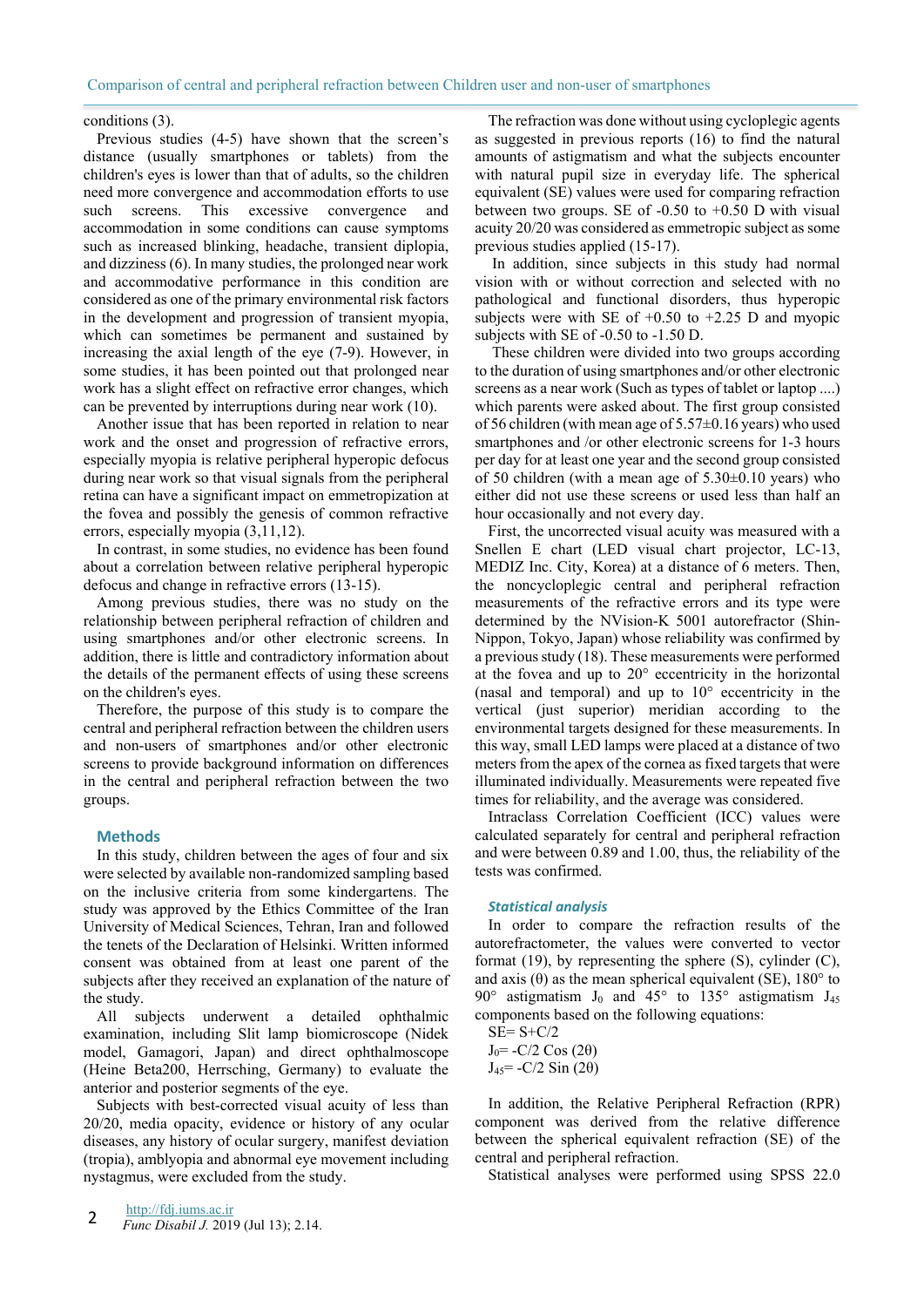(SPSS Inc., Chicago, IL, USA) for Microsoft Windows. Independent sample t-test for normally distributed data and nonparametric Mann-Whitney tests were used when the data do not approximate a normal distribution in order to identify significant differences between user and non-user groups. The level of significance was set at  $P < 0.05$ .

According to the objectives of the study, the sample size was calculated for central and peripheral refraction separately. The larger sample size was related to the central refraction in the user and non-user children that was used as the sample size applying the following formula:

$$
n = \frac{\left(Z_{1} - \alpha_{12} + Z_{1} - \beta\right)^2 \sigma^2}{(\mu_1 - \mu_2)^2}
$$

In this formula, the confidence level  $(1 - \alpha)$  of 95% and the test power  $(1 - \beta)$  of 80% were considered.

A comprehensive search was carried out in in the literature to obtain values of mean and standard deviation but there was no result. Thus, a pilot study was arranged on 30 children and with these findings and considering 10 percent for data loss, finally, sample size was calculated at least 49 subjects.

#### **Results**

In the present study, the central and peripheral refraction of 106 children aged 4-6 years (52 F, 54 M) were analyzed.

There was a significant difference in the gender of the children in the two groups, so that from the total number of 52 girls and 54 boys, the number of boys was 34 (60.7%) in the user group and 20 (40.3%) in the non-user group and the number of girls was 22 (39.3%) in the user group and 30 (59.7%) in the non-user group. In other words, boys used electronic screens more than girls.

In this study, there was no significant difference in the central refraction components of spherical power, equivalent sphere,  $J_0$  and  $J_{45}$  values between the two user and non-user groups (Table 1).

Also, regarding to peripheral refraction components (spherical power, equivalent sphere,  $J_0$  and  $J_{45}$  values), no significant difference was found between the two groups in all three eccentricity directions of temporal, nasal, and superior (Table 2).

Among these subjects, 60 children (33 in the user group and 27 in the non-user group) were emmetropic that had a statistically significant myopic shift in RPR (P<0.05). Of these subjects 33 children (20 children in the user group and 13 children in the non-user group) were hyperopic with a statistically significant myopic shift in RPR  $(P<0.05)$  and 13 children (9 in the user group and 4 in the non-user group) with myopic central refraction had a mean statistically significant hyperopic shift in RPR (P<0.05). However, there was no significant difference between the user and non-user groups in the comparison of the peripheral shifts of superior, nasal and temporal eccentricities in all

*Table 1.* Comparing central refraction components between users and non-users of smartphones and/or other electronic screens (S: spherical power, SE: spherical equivalent, J<sub>0</sub>: 180° to 90° astigmatism and J<sub>45</sub>: 45° to 135° astigmatism)

| <b>Components</b> | User             | Non-user         |      |
|-------------------|------------------|------------------|------|
|                   | $(Mean \pm SD)$  | (Mean±SD)        |      |
| Ω                 | $0.53 \pm 0.11$  | $0.58 \pm 0.12$  | 0.79 |
| J0                | $0.004 \pm 0.03$ | $0.001 \pm 0.03$ | 0.89 |
| $J_{45}$          | $0.06 \pm 0.05$  | $0.11 \pm 0.04$  | 0.45 |
| <b>SE</b>         | $0.25 \pm 0.10$  | $0.24 \pm 0.12$  | 0.97 |

*Table 2.* Comparing Peripheral refraction components between users and non-users of smartphones and/or other electronic screens (S: spherical power, SE: spherical equivalent, J<sub>0</sub>: 180 $\degree$  to 90 $\degree$  astigmatism and J<sub>45:</sub> 45 $\degree$  to 135 $\degree$  astigmatism)

| Components | Eccentricity | <b>User</b>       | Non-user          | P    |  |
|------------|--------------|-------------------|-------------------|------|--|
|            |              | (Mean±SD)         | (Mean±SD)         |      |  |
| S          | Temporal     | $0.14 \pm 0.097$  | $0.15 \pm 0.105$  | 0.97 |  |
|            | Nasal        | $0.28 \pm 0.102$  | $0.30 \pm 0.097$  | 0.87 |  |
|            | Superior     | $0.32 \pm 0.116$  | $0.20 \pm 0.094$  | 0.43 |  |
| $J_0$      | Temporal     | $0.01 \pm 0.041$  | $0.06 \pm 0.040$  | 0.42 |  |
|            | Nasal        | $0.05 \pm 0.029$  | $0.04 \pm 0.039$  | 0.90 |  |
|            | Superior     | $-0.04 \pm 0.038$ | $-0.04\pm0.037$   | 0.97 |  |
| $J_{45}$   | Temporal     | $0.13 \pm 0.048$  | $0.07 \pm 0.059$  | 0.43 |  |
|            | Nasal        | $0.07 \pm 0.037$  | $0.07 \pm 0.044$  | 0.93 |  |
|            | Superior     | $0.15 \pm 0.049$  | $0.05 \pm 0.059$  | 0.23 |  |
| <b>SE</b>  | Temporal     | $-0.29 \pm 0.117$ | $-0.28 \pm 0.104$ | 0.99 |  |
|            | Nasal        | $-0.03 \pm 0.101$ | $-0.05 \pm 0.103$ | 0.89 |  |

*Table 3.* Comparing RPR (Relative peripheral refraction) shifts between users and non-users of smartphones and/or other electronic screens

|            |                   | User   |                  | Non-user |                  |                |
|------------|-------------------|--------|------------------|----------|------------------|----------------|
| Refraction | <b>RPR</b> shifts | Number | $(Mean \pm SD)$  | Number   | $(Mean \pm SD)$  | <b>P-Value</b> |
|            | Temporal          |        | $-0.43 \pm 0.53$ |          | $-0.33 \pm 0.56$ | 0.49           |
|            | Nasal             |        | $-0.21 \pm 0.24$ |          | $-0.28 \pm 0.48$ | 0.57           |
| Emmetropia | Superior          | 27     | $-0.36 \pm 0.34$ | 33       | $-0.33 \pm 0.55$ | 0.75           |
|            | Temporal          |        | $-0.76 \pm 0.76$ |          | $-0.96 \pm 0.91$ | 0.51           |
|            | Nasal             |        | $-0.63 \pm 0.49$ |          | $-0.42\pm0.41$   | 0.52           |
| Hyperopia  | Superior          | 20     | $-0.47\pm0.59$   | 13       | $-0.82 \pm 0.69$ | 0.20           |
|            | Temporal          |        | $0.03 \pm 0.42$  |          | $0.02 \pm 0.39$  | 0.42           |
|            | Nasal             |        | $0.31 \pm 0.72$  |          | $0.06 \pm 0.16$  | 0.83           |
| Myopia     | Superior          | Q      | $0.08 \pm 0.57$  | 4        | $0.04 \pm 0.53$  | 1.00           |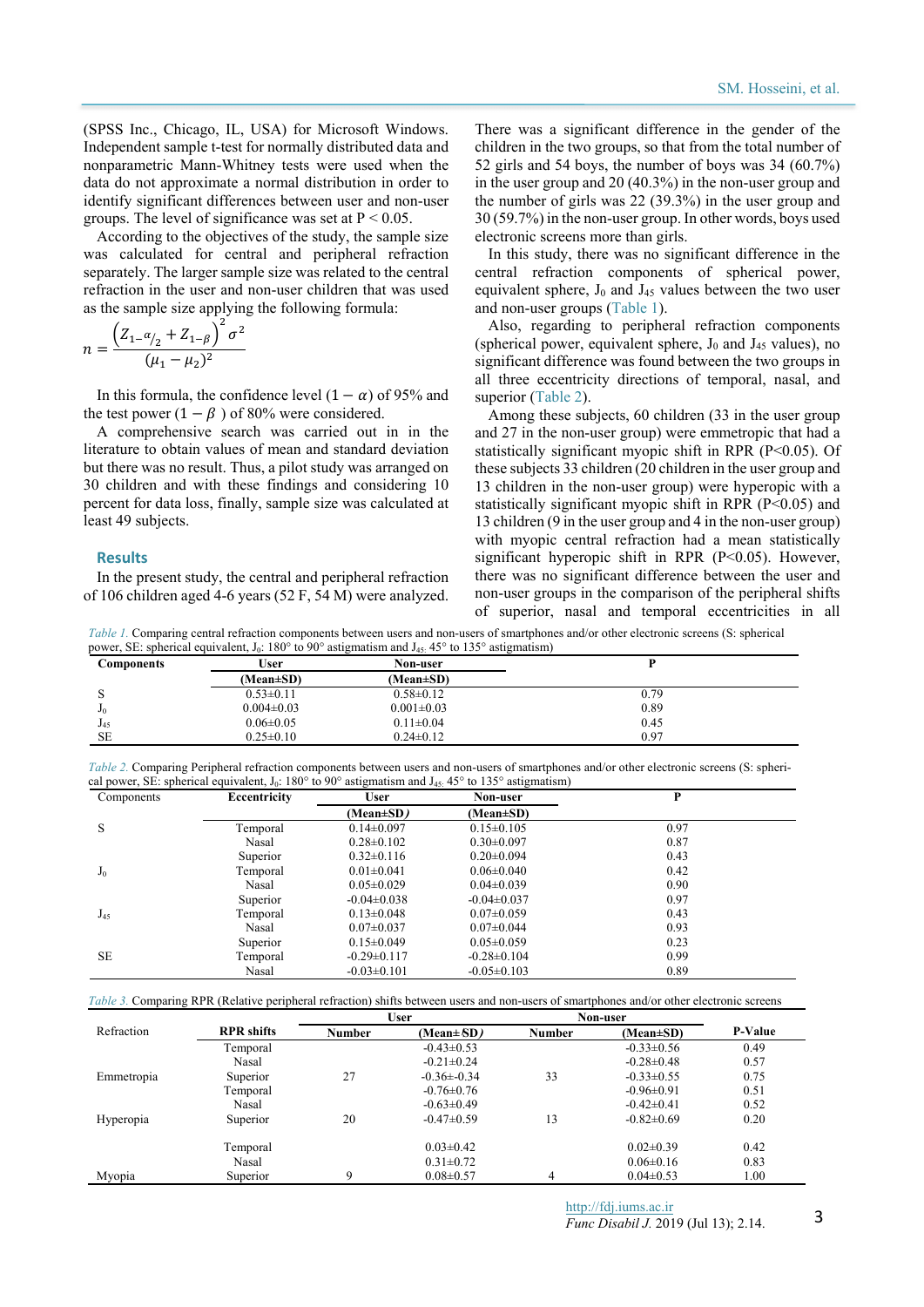emmetropic, hyperopic and myopic subjects (0.20<P<1.00) (Table 3).

### **Discussion**

The present study was designed to compare central and peripheral refraction between two groups of children, namely users and non-users of smartphones and/or other electronic screens. Given the importance of the development of the visual system under the age of 6 years and the lack of a similar study, we hope that the present study can answer some questions in this field and fill the existing gap in the relevant sciences.

As mentioned in the findings, no significant difference was observed in the central refraction (spherical power, equivalent sphere,  $J_0$  and  $J_{45}$ ) between the two user and nonuser groups. Although the number of myopic subjects in the user group was nine  $(16\%)$  and four  $(8\%)$  in the non-user group, there was no significant difference in terms of the mean refractive errors between the two groups.

In some studies, near work has been introduced as one of the primary environmental risk factors in the onset or progression of transient myopia, which can sometimes be permanent (7-9). In return, another study has suggested that long-term near work has little effect on refractive error changes, which can be prevented by resting and interrupting the near work (1 0). In addition, some studies concluded individual habits in near work are more effective than accommodation stimulus in the onset and progression of myopia (20, 21). Also in the present study, there was no evidence denoting the use of the smartphones and/or other electronic screens as a near work can cause or increase the myopia in user children.

Another subject that was evaluated in the present study was peripheral refraction (spherical power, equivalent sphere,  $J_0$  and  $J_{45}$ ) and RPR shifts. The results of the tests showed no statistically significant difference between the two groups in terms of peripheral refraction and RPR shifts in all eccentricities of nasal, temporal and superior. The mean RPR shifts in emmetropic and hyperopic subjects for both user and non-user groups in all three directions (temporal, nasal, and superior) were myopic, whereas, for myopic subjects the mean shifts were hyperopic but was not observed statistically significant difference between the user and non-user groups.

These findings were consistent with previous studies in terms of an association between peripheral refraction, central refraction and the shape of the child's eyes. The previous reports (22, 23) indicate that myopes tend to have relative peripheral hyperopia and prolate ocular shape (a larger axial length compared with equatorial diameter), whereas hyperopes and emmetropes have relative peripheral myopia and an oblate shape (a larger equatorial diameter compared with axial length) but the amount of myopic shift in emmetropes was less than that of hyperopes and show little difference between the central and peripheral spherical equivalent refractive error. In the present study, also, peripheral shifts were like what reported in the related literature, so that myopic subjects showed hyperopic shift and the subjects with emmetropia and hyperopia showed myopic shifts.

The importance of evaluating the peripheral refraction for the users and non-users of electronic screens as a near work was due to previously reported that it has been concluded the peripheral hyperopic defocus to be present before the development of myopia in a school children's population (24). Some studies have concluded that the presence of peripheral hyperopia will promote myopic progression and increase the severity of myopia (11,12,25). So that the eye grew at an accelerated rate as long as hyperopic defocus was present and the elongation would continue until it had compensated for the defocus imposed by the lens and finally causing the eye to become myopic (3).

In contrast to the above studies regarding RPR, in some other studies conducted on children and adults, no evidence has been found to predict refractive error changes through evaluation of peripheral refraction or RPR values (13, 14). Other research has shown that hyperopic defocus due to a high lag of accommodation during near work is a cause of myopia progression in humans during near work (26), whereas other studies suggest that, the lag of accommodation is a concomitant with myopia and not a cause of myopia (27).

As a result, it is reported that long-term accommodation for near work causes the shape of the eye to change from oblate to prolate and to become more hyperopic in the peripheral part. This effect, however, is transient and after a long period of time, the eye decreases its prolate. This is likely to be due to the property of hysteresis of the choroid (28).

In the present study, the findings similarly showed no changes in central and peripheral refraction and RPR due to electronic screens using as a near work activity. Of course, the subjects in the present study were visually normal subjects and the range of refractive states were emmetropic or low amounts of refractive errors  $(-1.50<$  $SE < +2.25$ ).

In addition, considering previous studies, it looks like that more factors such as the state of focus and intervals between near works can interfere with the onset or progression of myopia due to the use of electronic screens at near and calling for further investigation.

As the present study contribution, the long-term evaluations were considered in children who had used these screens for at least one year. The most previous studies (29, 30) which reported increasing myopia due to near work their measurements were done immediately after near work and without enough time to return temporary changes in the eye, whereas in the present study, the measurements were done in children who use electronic screens regularly for at least one year and not exactly after using the device.

 The negative outcome in this study is likely to be due to the characteristics of participated children such as refractive state, the state of focus and intervals between near works in this study. It is probably necessary to study the effect of using these devices in subjects with moderate and large amounts of refractive errors and consider the state of focus and intervals between near works.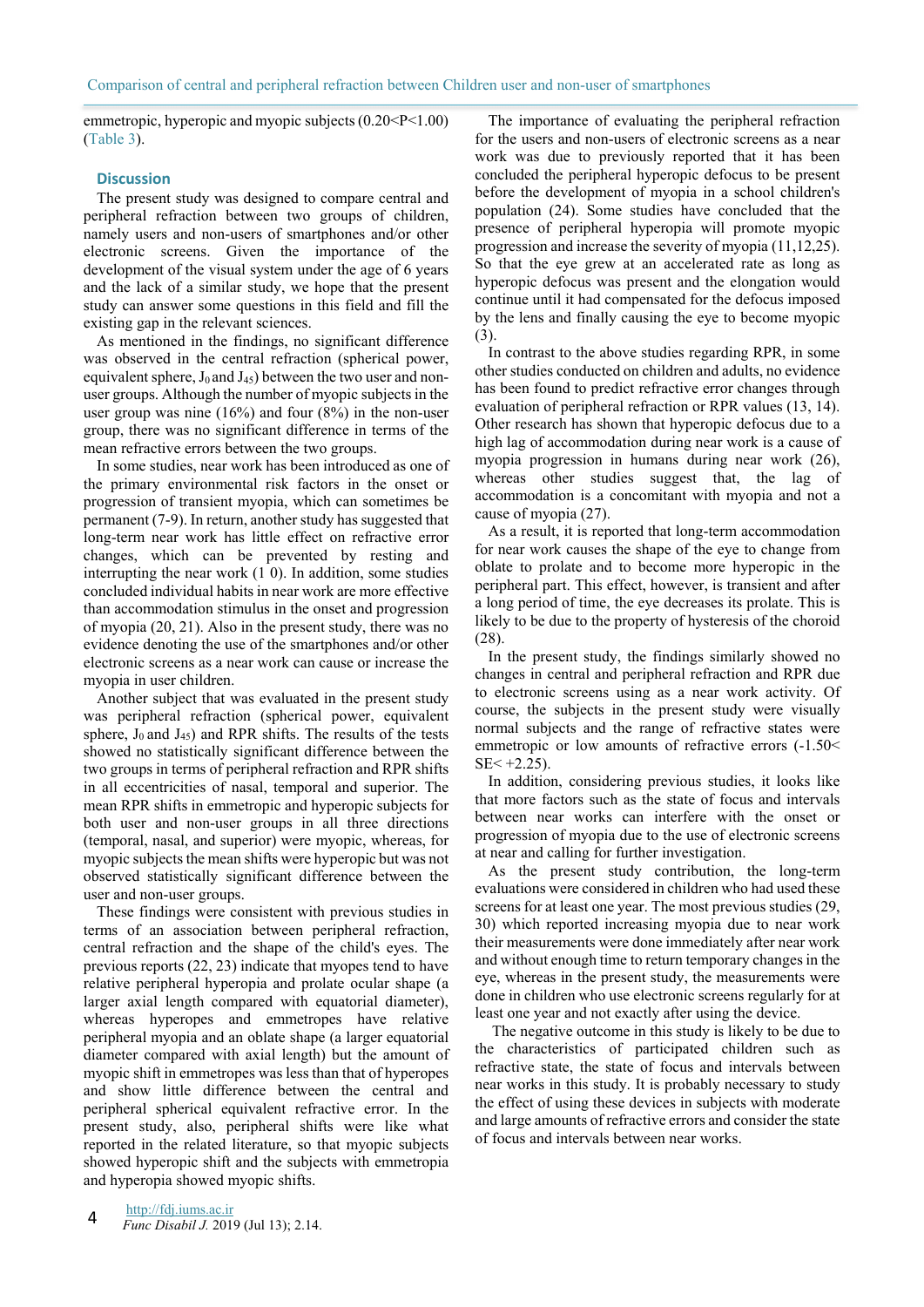#### **Conclusion**

According to the findings of the present study, using of smartphones and/or other electronic screens for 1-3 hours a day in children with low range of refractive errors causes no change in central and peripheral refraction compared to those who did not use these devices.

#### **Acknowledgement**

We appreciate all participants who cooperated in this research. This article is part of a MSc dissertation defended in Rehabilitation School of Iran University of Medical Sciences, Tehran, Iran.

#### *Conflict of Interests*

The authors declare that they have no competing interests.

#### **References**

- 1. Lauricella AR, Wartella E, Rideout VJ. Young children's screen time: The complex role of parent and child factors. J Appl Dev Psychol.2015 Jan 1;36:11-7.
- 2. Hastings EC, Karas TL, Winsler A, Way E, Madigan A, Tyler S. Young children's video/computer game use: relations with school performance and behavior. Issues Ment Health Nurs2009 2009;30(10):638–649.
- 3. Wallman J, Winawer J. Homeostasis of eye growth and the question of myopia. Neuron. 2004;43(4):447–68.
- 4. Bababekova Y, Rosenfield M, Hue JE, Huang RR. Font Size and Viewing Distance of Handheld Smart Phones. Optom Vis Sci.2011 Jul;88(7):795
- 5. Long J, Cheung R, Duong S, Paynter R, Asper L. Viewing distance and eyestrain symptoms with prolonged viewing of smartphones. Clin Exp Optom. 2017;100(2):133–137.
- 6. Rechichi C, Mojà GD, Aragona P. Video Game Vision Syndrome: A New Clinical Picture in Children? J Pediatr Ophthalmol Strabismus. 2017 Nov 21;54(6):346–55.
- 7. Ciuffreda KJ, Vasudevan B. Nearwork-induced transient myopia (NITM) and permanent myopia--is there a link? Ophthal Physiol Opt. 2008 Mar;28(2):103–14.
- 8. Ip JM, Saw S-M, Rose KA, Morgan IG, Kifley A, Wang JJ, et al. Role of near work in myopia: findings in a sample of Australian school children. Invest Ophthalmol Vis Sci. 2008;49(7):2903–2910
- 9. Huang HM, Chang DST, Wu PC. The Association between Near Work Activities and Myopia in Children-A Systematic Review and Meta-Analysis. PLoS One. 2015;10(10):e0140419.
- 10. Arunthavaraja M, Vasudevan B, Ciuffreda KJ. Nearwork‐induced transient myopia (NITM) following marked and sustained, but interrupted, accommodation at near. Ophthalmic Physiol Opt. 30(6):766–75.
- 11. Smith EL, Kee C, Ramamirtham R, Qiao-Grider Y, Hung LF. Peripheral vision can influence eye growth and refractive development in infant monkeys. Invest Ophthalmol Vis Sci. 2005;46(11):3965–72.
- 12. Smith EL, Hung LF, Huang J. Relative peripheral hyperopic defocus alters central refractive development in infant monkeys. Vision Res. 2009 Sep 30;49(19):2386–92.
- 13. Lee TT, Cho P. Relative peripheral refraction in children: twelvemonth changes in eyes with different ametropia s. Ophthalmic Physiol Opt. 2013;33(3):283–93.
- 14. Mutti DO, Sinnott LT, Mitchell GL, Jones-Jordan LA, Moeschberger ML, Cotter SA, Kleinstein RN, Manny RE, Twelker JD, Zadnik K. Relative peripheral refractive error and the risk of onset and progression of myopia in children. Invest Ophthalmol Vis Sci.2011 Jan 1;52(1):199-205.
- 15. Hartwig A, Charman WN, Radhakrishnan H. Baseline peripheral refractive error and changes in axial refraction during one year in a young adult population. J Optom . 2016;9(1):32–9.
- 16. Asharlous A, Hashemi H, Jafarzadehpur E, Mirzajani A, Yekta A, Nabovati P, Khabazkhoob M. Does astigmatism alter with cycloplegia? J Curr Ophthalmol. 2016 Sep 1;28(3):131-6
- 17. Ehsaei A, Mallen EA, Chisholm CM, Pacey IE. Cross-sectional

sample of peripheral refraction in four meridians in myopes and emmetropes. Invest Ophthalmol Vis Sci. 2011 Sep 1;52(10):7574-85.

- 18. Davies LN, Mallen EAH, Wolffsohn JS, Gilmartin B. Clinical Evaluation of the Shin-Nippon NVision-K 5001/Grand Seiko WR-5100K Autorefractor. Optom Vis Sci. 2003 Apr;80(4):320.
- 19. Thibos LN, Wheeler W, Horner D. Power vectors: an application of Fourier analysis to the description and statistical analysis of refractive error. Optom Vis Sci. 1997;74(6):367–75.
- 20. Zylbermann R, Landau D, Berson D. The influence of study habits on myopia in Jewish teenagers. J Pediatr Ophthalmol Strabismus. 1993 Sep 1:30(5):319-22.
- 21. Pärssinen O, Lyyra AL. Myopia and myopic progression among schoolchildren: a three-year follow-up study. Invest Ophthalmol Vis Sci. 1993 Aug 1;34(9):2794-802.
- 22. Wang FR, Zhou XD, Zhou SZ. A CT study of the relation between ocular axial biometry and refraction. Zhonghua Yan Ke Za Zhi. 1994 Jan;30(1):39-40.
- 23. Mutti DO, Sholtz RI, Friedman NE, Zadnik K. Peripheral refraction and ocular shape in children. Invest Ophthalmol Vis Sci. 2000;41(5):1022–30.
- 24. Mutti DO, Hayes JR, Mitchell GL, Jones LA, Moeschberger ML, Cotter SA, et al. Refractive error, axial length, and relative peripheral refractive error before and after the onset of myopia. Invest Ophthalmol Vis Sci. 2007 Jun 1;48(6):2510-9.
- 25. Charman WN, Radhakrishnan H. Peripheral refraction and the development of refractive error: a review. Ophthalmic Physiol Opt. 2010;30(4):321–38.
- 26. Charman WN. Near vision, lags of accommodation and myopia. Ophthalmic Physiol Opt. 1999 Mar;19(2):126-33.
- 27. Mutti DO, Mitchell GL, Hayes JR, Jones LA, Moeschberger ML, Cotter SA, et al. Accommodative lag before and after the onset of myopia. Invest Ophthalmol Vis Sci2006 Mar 1;47(3):837-46.
- 28. Walker TW, Mutti DO. The effect of accommodation on ocular shape. Optom Vis Sci. 2002;79(7):424–30.
- 29. Hung GK, Ciuffreda KJ. Incremental retinal-defocus theory of myopia development—schematic analysis and computer simulation. Comput Biol Med . 2007 Jul 1;37(7):930-46.
- 30. Kim BH, Han SH, Shin YG, Kim DY, Park JY, Sin WC, et al. Aided distance visual acuity and refractive error changes by using smartphone. J Korean Ophthalmic Opt Soc. 2012;17(3):305-9.